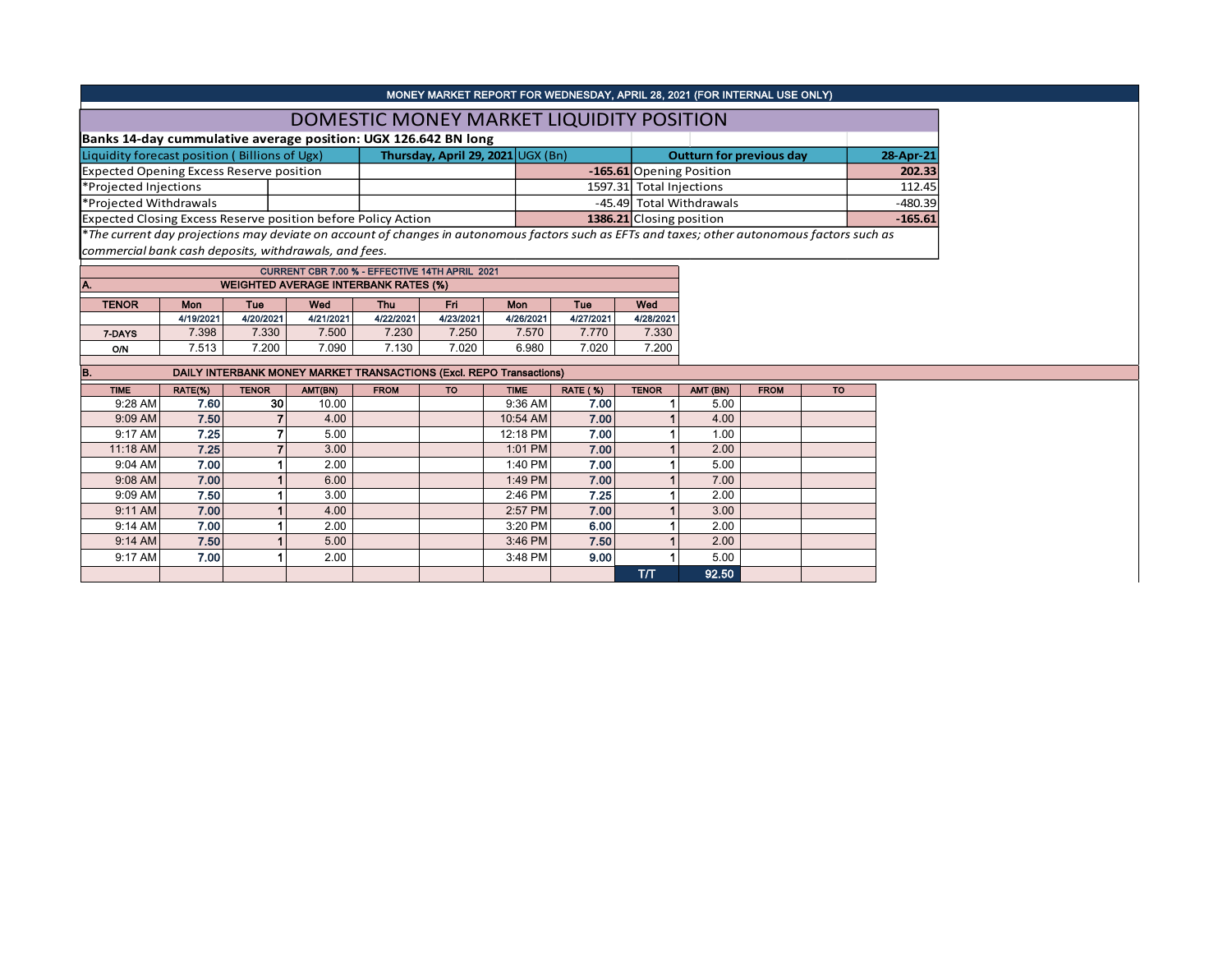| $\overline{\mathbf{C}}$ |                                        |             |                                                                                                                                                                            |                          |                 | <b>CBR AND THE 7- DAY WAR INTERBANK RATES</b>                       |                                          |             |              |                  |
|-------------------------|----------------------------------------|-------------|----------------------------------------------------------------------------------------------------------------------------------------------------------------------------|--------------------------|-----------------|---------------------------------------------------------------------|------------------------------------------|-------------|--------------|------------------|
|                         |                                        |             |                                                                                                                                                                            |                          |                 |                                                                     |                                          |             |              |                  |
| 9.000                   |                                        |             |                                                                                                                                                                            |                          |                 |                                                                     |                                          |             |              |                  |
| 8.000                   |                                        |             |                                                                                                                                                                            |                          |                 |                                                                     |                                          |             |              |                  |
| 7.000                   |                                        |             |                                                                                                                                                                            |                          |                 |                                                                     |                                          |             |              |                  |
| 6.000                   |                                        |             |                                                                                                                                                                            |                          |                 |                                                                     |                                          |             |              |                  |
| 5.000                   |                                        |             |                                                                                                                                                                            |                          |                 |                                                                     |                                          |             |              |                  |
| 4.000                   |                                        |             |                                                                                                                                                                            |                          |                 |                                                                     |                                          |             |              |                  |
|                         |                                        |             | 09/04/2021 12/04/2021 13/04/2021 14/04/2021 15/04/2021 16/04/2021 19/04/2021 20/04/2021 21/04/2021 22/04/2021 23/04/2021 26/04/2021 27/04/2021 28/04/2021<br>$-7$ -day WAR | -CBR rate                | • Overnight WAR |                                                                     | Upper bound                              | Lower bound |              |                  |
|                         |                                        |             |                                                                                                                                                                            |                          |                 |                                                                     |                                          |             |              |                  |
| D.                      |                                        |             | MONETARY POLICY OPERATIONS MATURITIES PROFILE: (29 APR 2021 - 27 MAY 2021)                                                                                                 |                          |                 |                                                                     |                                          |             |              |                  |
| <b>DATE</b>             | <b>THUR</b>                            | <b>THUR</b> | <b>THUR</b>                                                                                                                                                                | <b>THUR</b>              | <b>THUR</b>     | <b>TOTAL</b>                                                        |                                          |             |              |                  |
|                         | 29-Apr-21                              | 6-May-21    | 13-May-21                                                                                                                                                                  | 20-May-21                | 27-May-21       |                                                                     |                                          |             |              |                  |
| <b>REPO</b>             | 1,392.68                               |             | $\overline{\phantom{a}}$                                                                                                                                                   | $\overline{\phantom{a}}$ | $\sim$          | 1,392.68                                                            |                                          |             |              |                  |
| <b>REV REPO</b>         | 76.10                                  | 20.00       | 25.10                                                                                                                                                                      |                          | 21.10           | 200.70                                                              |                                          |             |              |                  |
| <b>DEPO AUCT</b>        |                                        |             |                                                                                                                                                                            | 58.40                    |                 |                                                                     |                                          |             |              |                  |
| <b>TOTALS</b>           | 1,468.78                               | 20.00       | 25.10                                                                                                                                                                      | 58.40                    | 21.10           | 1,593.38                                                            |                                          |             |              |                  |
|                         |                                        |             | Total O/S Deposit Auction balances held by BOU up to 17 JUNE 2021: UGX 396 BN                                                                                              |                          |                 |                                                                     |                                          |             |              |                  |
|                         | (Ei) STOCK OF TREASURY SECURITIES      |             | Total O/S Repo, Reverse Repo & Deposit Auction balances held by BOU: UGX 1,787 BN                                                                                          |                          |                 |                                                                     | <b>MONETARY POLICY MARKET OPERATIONS</b> |             |              |                  |
|                         | LAST TBIILS ISSUE DATE: 22-APR-2021    |             |                                                                                                                                                                            |                          | Eii)            |                                                                     |                                          |             |              |                  |
|                         | On-the-run O/S T-BILL STOCKs (Bns-UGX) |             | 6,014.18                                                                                                                                                                   | 4/29/2021                | OMO             | (VERTICAL REPOS, REV-REPOS & DEPOSIT AUCTIONS)<br><b>ISSUE DATE</b> | <b>AMOUNT</b>                            | <b>WAR</b>  | <b>RANGE</b> | <b>TENOR</b>     |
|                         | On-the-run O/S T-BONDSTOCKs(Bns-UGX)   |             | 19,033.56                                                                                                                                                                  | 4/29/2021 REPO           |                 | 29-Mar                                                              | 561.50                                   | 7.000       |              | 3                |
|                         | TOTAL TBILL & TBOND STOCK- UGX         |             | 25,047.75                                                                                                                                                                  |                          | <b>REPO</b>     | 30-Mar                                                              | 97.50                                    | 7.000       |              | $\overline{2}$   |
| O/S=Outstanding         |                                        |             |                                                                                                                                                                            |                          | <b>REPO</b>     | 31-Mar                                                              | 248.50                                   | 7.000       |              | $\overline{1}$   |
| <b>MATURITY</b>         | TOTAL STOCK YTM (%)                    |             | <b>CHANGE IN</b>                                                                                                                                                           |                          | <b>DAUT</b>     | 1-Apr                                                               | 16.90                                    | 7.333       |              | 28               |
|                         | (BN UGX)                               | AT CUT OFF* | YTM (+/-)                                                                                                                                                                  |                          | <b>DAUT</b>     | 1-Apr                                                               | 20.86                                    | 7.536       |              | 56               |
| 91                      | 80.31                                  | 7.011       | 0.000                                                                                                                                                                      |                          | <b>REPO</b>     | 1-Apr                                                               | 803.00                                   | 7.000       |              | $\overline{7}$   |
| 182                     | 422.24                                 | 9.950       | $-0.049$                                                                                                                                                                   |                          | <b>REPO</b>     | 6-Apr                                                               | 324.50                                   | 7.000       |              | $\mathbf 2$      |
| 364                     | 5,511.63                               | 11.728      | $-0.123$                                                                                                                                                                   |                          | <b>DAUT</b>     | 8-Apr                                                               | 19.89                                    | 7.318       |              | 28               |
| 2YR                     | $\omega$                               | 13.000      | $-0.550$                                                                                                                                                                   |                          | <b>DAUT</b>     | 8-Apr                                                               | 95.89                                    | 7.428       |              | 57               |
| 3YR                     | $\sim$                                 | 13.977      | $-1.973$                                                                                                                                                                   |                          | <b>REPO</b>     | 8-Apr                                                               | 923.00                                   | 7.000       |              | $\boldsymbol{7}$ |
| 5YR                     | 1,871.05                               | 15.100      | $-1.400$                                                                                                                                                                   |                          | <b>REPO</b>     | 9-Apr                                                               | 115.00                                   | 7.000       |              | $\,6\,$          |
| <b>10YR</b>             | 8,997.22                               | 15.970      | $-0.030$                                                                                                                                                                   |                          | <b>REPO</b>     | 12-Apr                                                              | 238.00                                   | 7.000       |              | $\mathbf{3}$     |
| 15YR                    | 7,147.58                               | 16.100      | $-0.400$                                                                                                                                                                   |                          | <b>REPO</b>     | 14-Apr                                                              | 45.00                                    | 7.000       |              | $\overline{1}$   |
| <b>20YR</b>             | 1,017.70                               | 16.990      | $-0.510$                                                                                                                                                                   |                          | <b>DAUT</b>     | 15-Apr                                                              | 12.93                                    | 7.402       |              | 28               |
|                         |                                        |             | Cut OFF is the lowest price/ highest yield that satisfies the auction awarded amount.                                                                                      |                          | <b>DAUT</b>     | 15-Apr                                                              | 28.77                                    | 7.516       |              | 56               |
|                         |                                        |             |                                                                                                                                                                            |                          | <b>REPO</b>     | 15-Apr                                                              | 923.00                                   | 7.000       |              | $\overline{7}$   |
|                         |                                        |             |                                                                                                                                                                            |                          | <b>DAUT</b>     | 22-Apr                                                              | 43.56                                    | 7.313       |              | 28               |
|                         |                                        |             |                                                                                                                                                                            |                          | <b>DAUT</b>     | 22-Apr                                                              | 68.31                                    | 7.585       |              | 56               |
|                         |                                        |             |                                                                                                                                                                            |                          | <b>REPO</b>     | 22-Apr                                                              | 726.00                                   | 7.000       |              | $\overline{7}$   |
|                         |                                        |             |                                                                                                                                                                            |                          | <b>REPO</b>     | 26-Apr                                                              | 213.00                                   | 7.000       |              | $\overline{3}$   |
|                         |                                        |             |                                                                                                                                                                            |                          | <b>REPO</b>     | $28-Apr$<br>WAR-Weighted Average Rate                               | 452.50                                   | 7.000       |              | $\mathbf{1}$     |
|                         |                                        |             |                                                                                                                                                                            |                          |                 |                                                                     |                                          |             |              |                  |
|                         |                                        |             |                                                                                                                                                                            |                          |                 |                                                                     |                                          |             |              |                  |